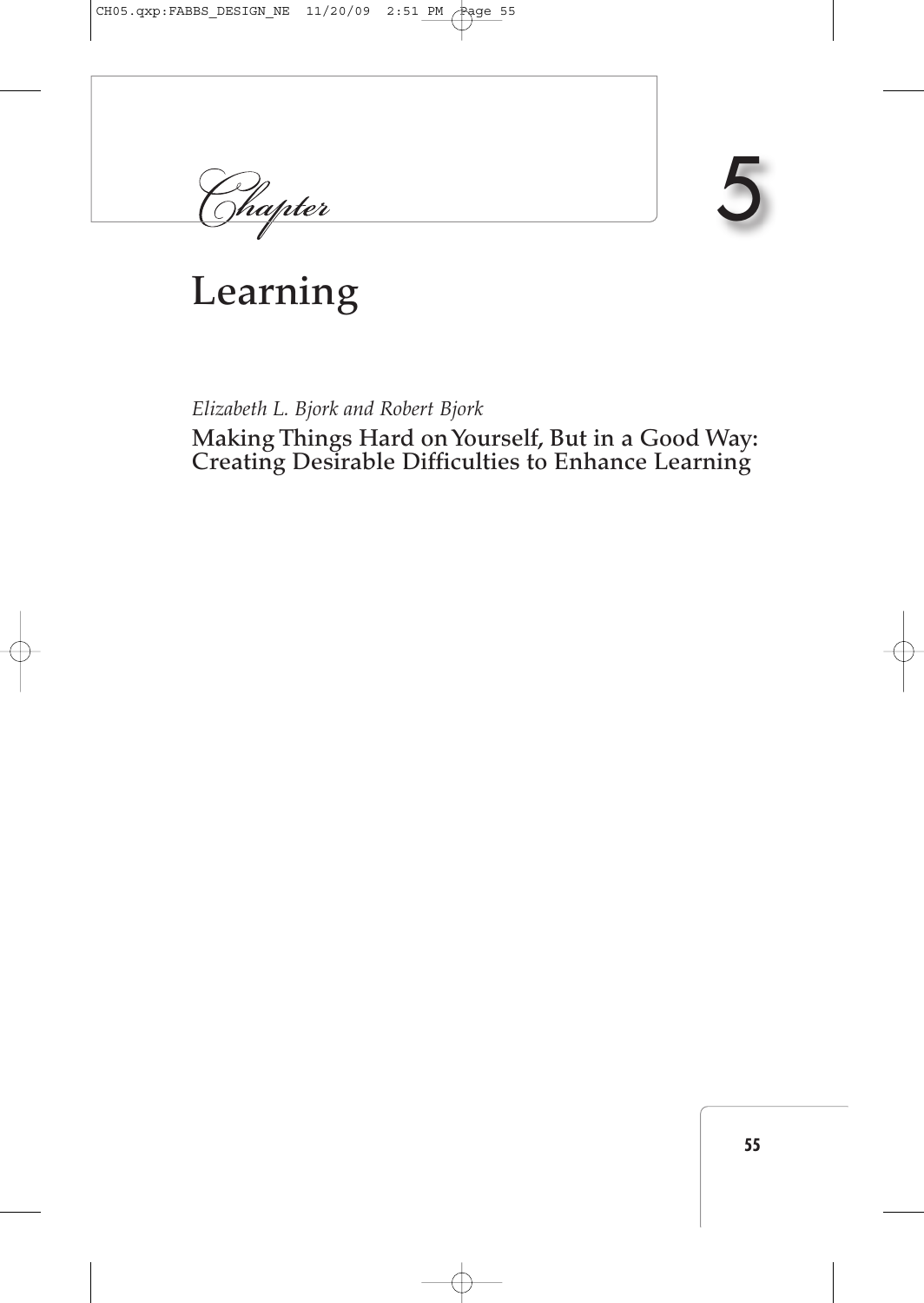# Making Things Hard on Yourself, But in a Good Way: Creating Desirable Difficulties to Enhance Learning

Elizabeth Ligon Bjork and Robert A. Bjork University of California, Los Angeles

#### *Please describe your current position and research interests.*

Elizabeth Ligon Bjork: I am Professor of Psychology and Immediate-Past Chair of the University of California, Los Angeles, Academic Senate. My research interests have included visual attention and developmental processes but now focus on practical and theoretical issues in human memory and learning, particularly the role that inhibitory processes play in an efficient memory system.

Robert A. Bjork: I am Distinguished Professor and Chair of Psychology at the University of California, Los Angeles. My research focuses on human learning and memory and on the implications of the science of learning for instruction and training.

### *How did you get interested in studying the facilitating effect of apparent impediments to learning?*

Elizabeth Bjork: My interests in optimizing learning were triggered by interactions with students lamenting during office hours how hard they had studied, only then to perform poorly on a just-given exam. This motivated me to examine why students' study activities were sometimes so ineffective.

Robert Bjork: My interests go back to my efforts—as a graduate student to understand the relationship of forgetting and learning, especially why inducing forgetting often enhances subsequent learning. My interests in the application of "desirable difficulties" were fanned by my experiences teaching and coaching and from what I learned as Chair of the National Research Council Committee on Techniques for the Enhancement of Human Performance (1988–1994).

#### *What has been the real-world impact of this work?*

Overall, the impact has been slight. There are multiple indications, however, that the impact of basic research findings on educational practices is increasing and that, in particular, optimizing instruction will require unintuitive innovations in how the conditions of instruction are structured.

As teachers—and learners—the two of us have had both a professional and personal interest in identifying the activities that make learning most effective and efficient. What we have discovered, broadly, across our careers in research, is that optimizing learning and instruction often requires going against one's intuitions, deviating from standard instructional practices, and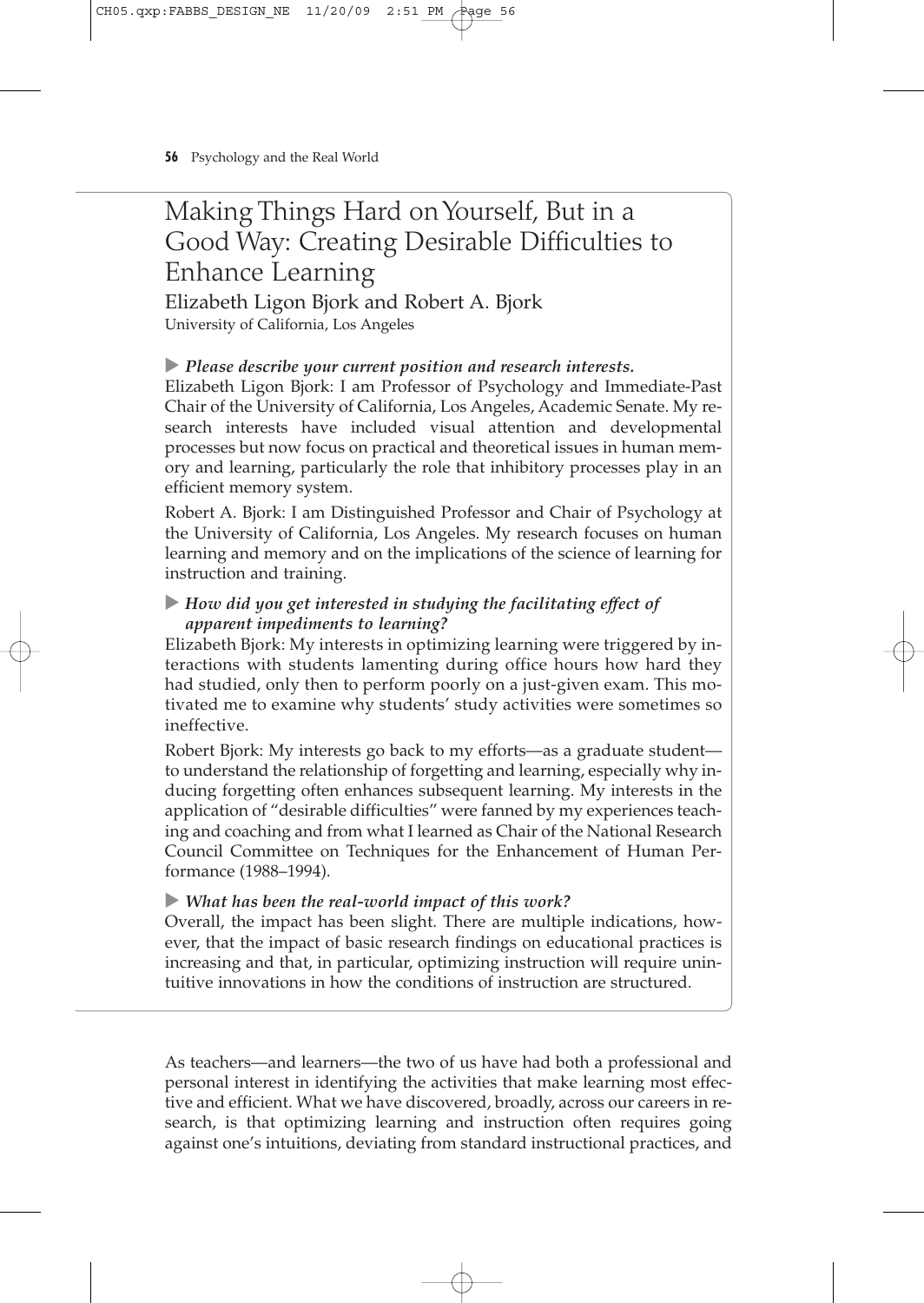managing one's own learning activities in new ways. Somewhat surprisingly, the trials and errors of everyday living and learning do not seem to result in the development of an accurate mental model of the self as learner or an appreciation of the activities that do and do not foster learning.

The basic problem learners confront is that we can easily be misled as to whether we are learning effectively and have or have not achieved a level of learning and comprehension that will support our subsequent access to information or skills we are trying to learn. We can be misled by our subjective impressions. Rereading a chapter a second time, for example, can provide a sense of familiarity or perceptual fluency that we interpret as understanding or comprehension, but may actually be a product of low-level perceptual priming. Similarly, information coming readily to mind can be interpreted as evidence of learning, but could instead be a product of cues that are present in the study situation, but that are unlikely to be present at a later time. We can also be misled by our current performance. Conditions of learning that make performance improve rapidly often fail to support long-term retention and transfer, whereas conditions that create challenges and slow the rate of apparent learning often optimize long-term retention and transfer.

# Learning versus Performance

This apparent paradox is a new twist on an old and time-honored distinction in psychology—namely, the distinction between learning and performance. Performance is what we can observe and measure during instruction or training. Learning—that is, the more or less permanent change in knowledge or understanding that is the target of instruction—is something we must try to infer, and current performance can be a highly unreliable index of whether learning has occurred.

#### Learning Without Performance and Performance Without Learning

Decades ago, learning theorists were forced to distinguish between learning and performance because experiments revealed that considerable learning could happen across a period when no change was apparent in performance. In latent-learning experiments with animals, for example, periods of free exploration of a maze, during which the animal's behavior seemed aimless, were shown—once reward was introduced—to have produced considerable learning. Similarly, in research on motor skills, investigators found that learning continued across trials during which the build-up of fatigue suppressed performance.

More recently, a variety of experiments—some of which we summarize below—have demonstrated that the converse is true as well: Namely, substantial improvements in performance across practice or training sessions can occur without significant learning (as revealed after a delay or in another context). To the extent, therefore, that people interpret current performance as a valid measure of learning, they become susceptible to misassessing whether learning has or has not occurred.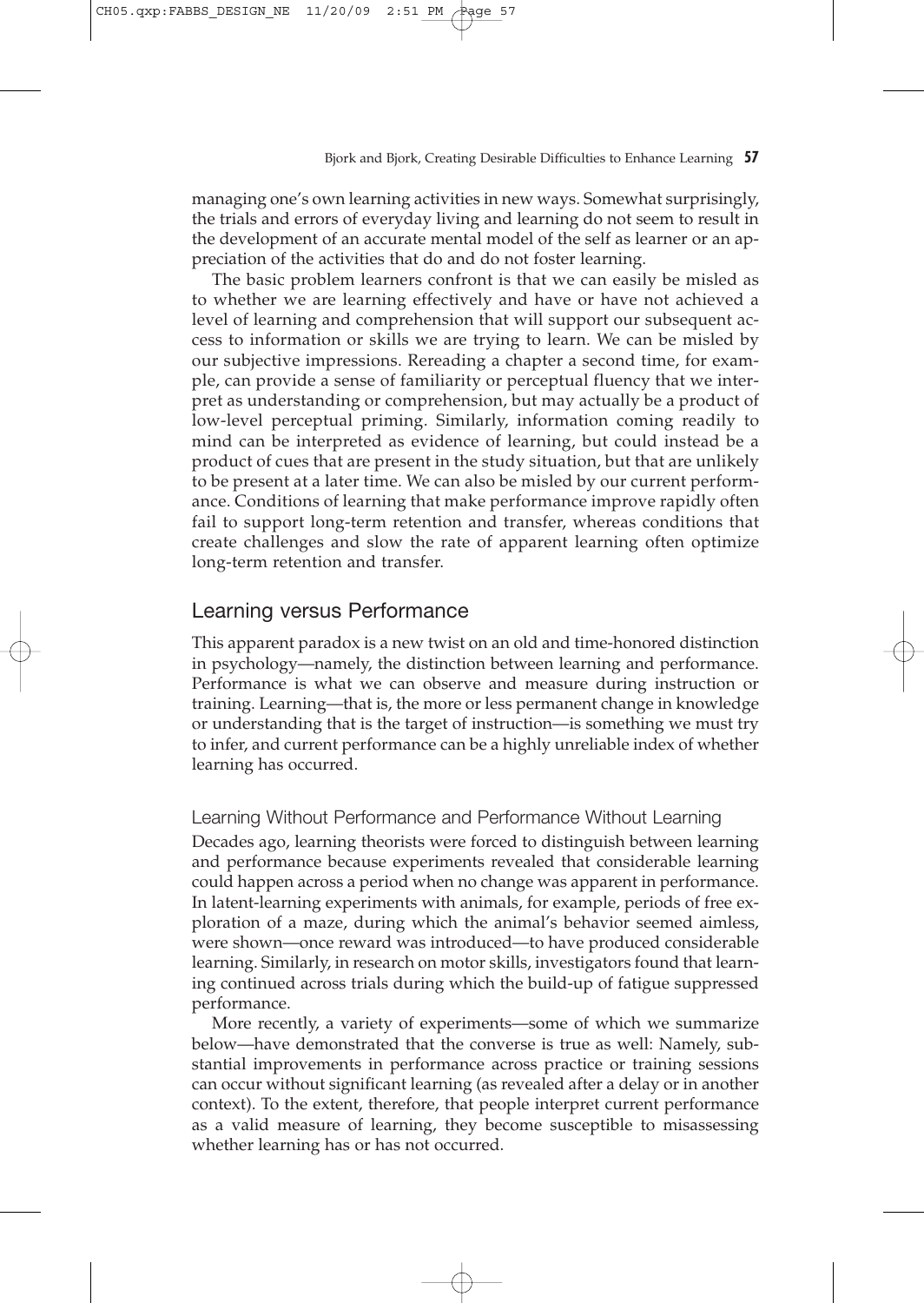#### Storage Strength Versus Retrieval Strength

At a theoretical level, we (Bjork & Bjork, 1992) distinguish between the storage strength and the retrieval strength of information or skills stored in memory. Storage strength reflects how entrenched or interassociated a memory representation is with related knowledge and skills, whereas retrieval strength reflects the current activation or accessibility of that representation and is heavily influenced by factors such as situational cues and recency of study or exposure. Importantly, we assume that current performance is entirely a function of current retrieval strength, but that storage strength acts to retard the loss (forgetting) and enhance the gain (relearning) of retrieval strength. The key idea for present purposes is that conditions that most rapidly increase retrieval strength differ from the conditions that maximize the gain of storage strength. In other words, if learners interpret current retrieval strength as storage strength, they become susceptible to preferring *poorer* conditions of learning to *better* conditions of learning.

# Introducing Desirable Difficulties to Enhance Learning and Instruction

So what are these better conditions of learning that, while apparently creating difficulty, actually lead to more durable and flexible learning? Such desirable difficulties (Bjork, 1994) include varying the conditions of learning, rather than keeping them constant and predictable; interleaving instruction on separate topics, rather than grouping instruction by topic (called blocking); spacing, rather than massing, study sessions on a given topic; and using tests, rather than presentations, as study events.

Before proceeding further, we need to emphasize the importance of the word *desirable*. Many difficulties are undesirable during instruction and forever after. Desirable difficulties, versus the array of undesirable difficulties, are desirable because they trigger encoding and retrieval processes that support learning, comprehension, and remembering. If, however, the learner does not have the background knowledge or skills to respond to them successfully, they become undesirable difficulties.

#### Varying the Conditions of Practice

When instruction occurs under conditions that are constrained and predictable, learning tends to become contextualized. Material is easily retrieved in that context, but the learning does not support later performance if tested at a delay, in a different context, or both. In contrast, varying conditions of practice—even varying the environmental setting in which study sessions take place—can enhance recall on a later test. For example, studying the same material in two different rooms rather than twice in the same room leads to increased recall of that material (Smith, Glenberg, & Bjork, 1978)—an empirical result that flies in the face of the common howto-study suggestion to find a quiet, convenient place and do all your studying there.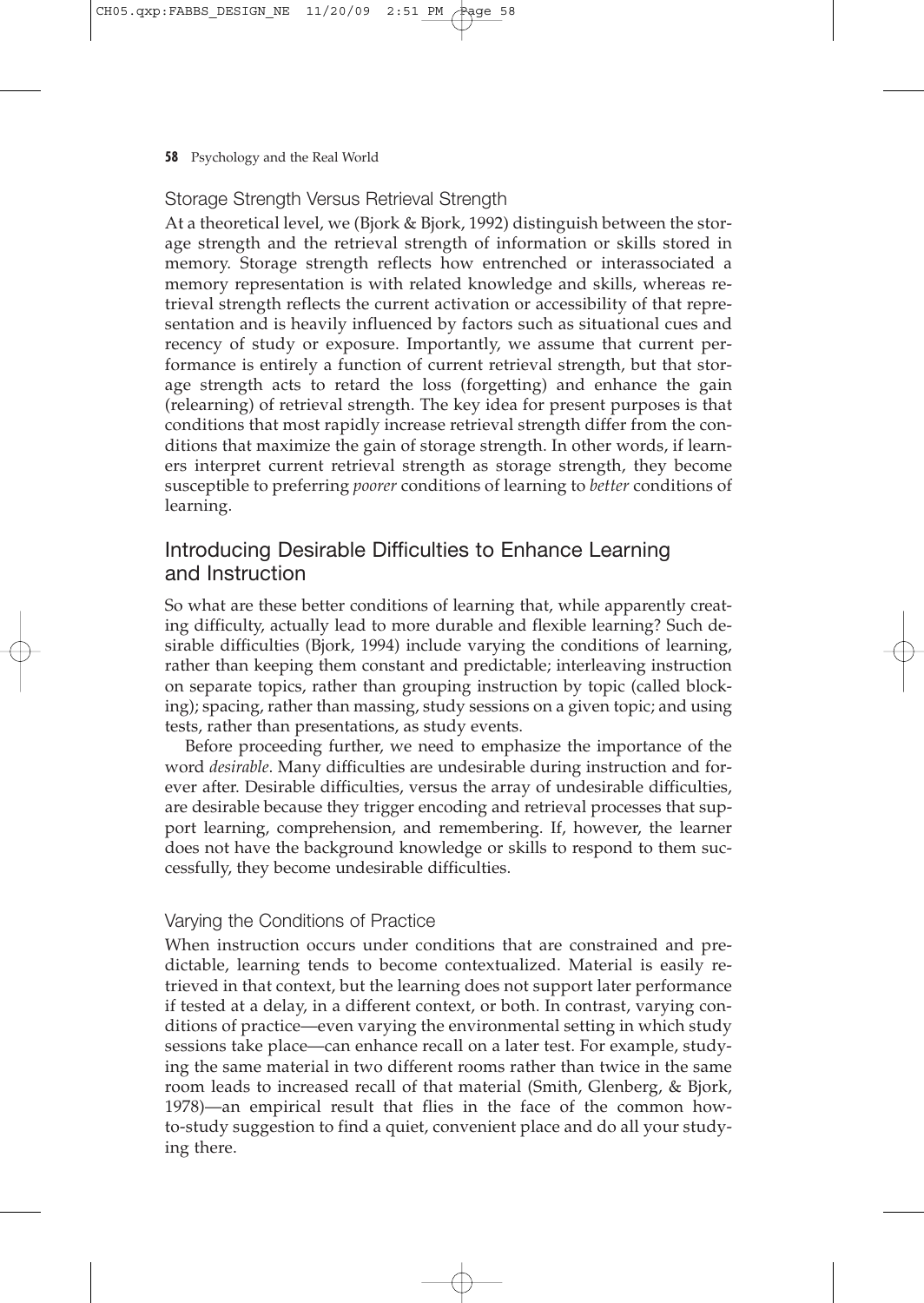#### Bjork and Bjork, Creating Desirable Difficulties to Enhance Learning **59**

A study of children's learning provides a striking illustration of the benefits of varying conditions of practice. Eight-year-olds and 12-year-olds practiced throwing beanbags at a target on the floor with their vision occluded at the time of each throw. For each age group, half of the children did all their practicing throwing to a target at a fixed distance (for example, 3 feet for the 8-year-olds), while the other half threw to targets that were closer or farther away. After the learning sessions and a delay, all children were tested at the distance used in the fixed-practice condition for their age group (Kerr & Booth, 1978).

Common sense would suggest that the children who practiced at the tested distance would perform better than those who had never practiced at that distance, but the opposite was true for both age groups. The benefits of variation—perhaps learning something about adjusting the parameters of the motor program that corresponded to the throwing motion—outweighed any benefits of being tested at the practiced distance. Many other studies have shown that when testing after training takes place under novel conditions, the benefits of variation during learning are even larger.

#### Spacing Study or Practice Sessions

The effects of distributed practice on learning are complex. Although massing practice (for example, cramming for exams) supports short-term performance, spacing practice (for example, distributing presentations, study attempts, or training trials) supports long-term retention. The benefits of spacing on long-term retention, called the spacing effect, have been demonstrated for all manner of materials and tasks, types of learners (human and animal), and time scales; it is one of the most general and robust effects from across the entire history of experimental research on learning and memory.

Rather than describing any of the myriad studies that have demonstrated the benefits of spacing, we will simply stress the importance of incorporating spacing and avoiding massing in managing learning. Massing repeatedstudy activities is often not only convenient, but it can also seem logical from the standpoint of organizing one's learning of different topics, and it frequently results in rapid gains in apparent learning. Good test performance following an all-night cramming session is certainly rewarding, but little of what was recallable on the test will remain recallable over time. In contrast, a study schedule that spaces study sessions on a particular topic can produce *both* good exam performance *and* good long-term retention. Furthermore, because new learning depends on prior learning, spacing study sessions optimally can also enhance transfer of knowledge and provide a foundation for subsequent new learning.

# Interleaving versus Blocking Instruction on Separate To-Be-Learned Tasks

Interleaving the practice of separate topics or tasks is an excellent way to introduce spacing and other learning dynamics. In a classic comparison of interleaving and blocking (Shea & Morgan, 1979), participants practiced three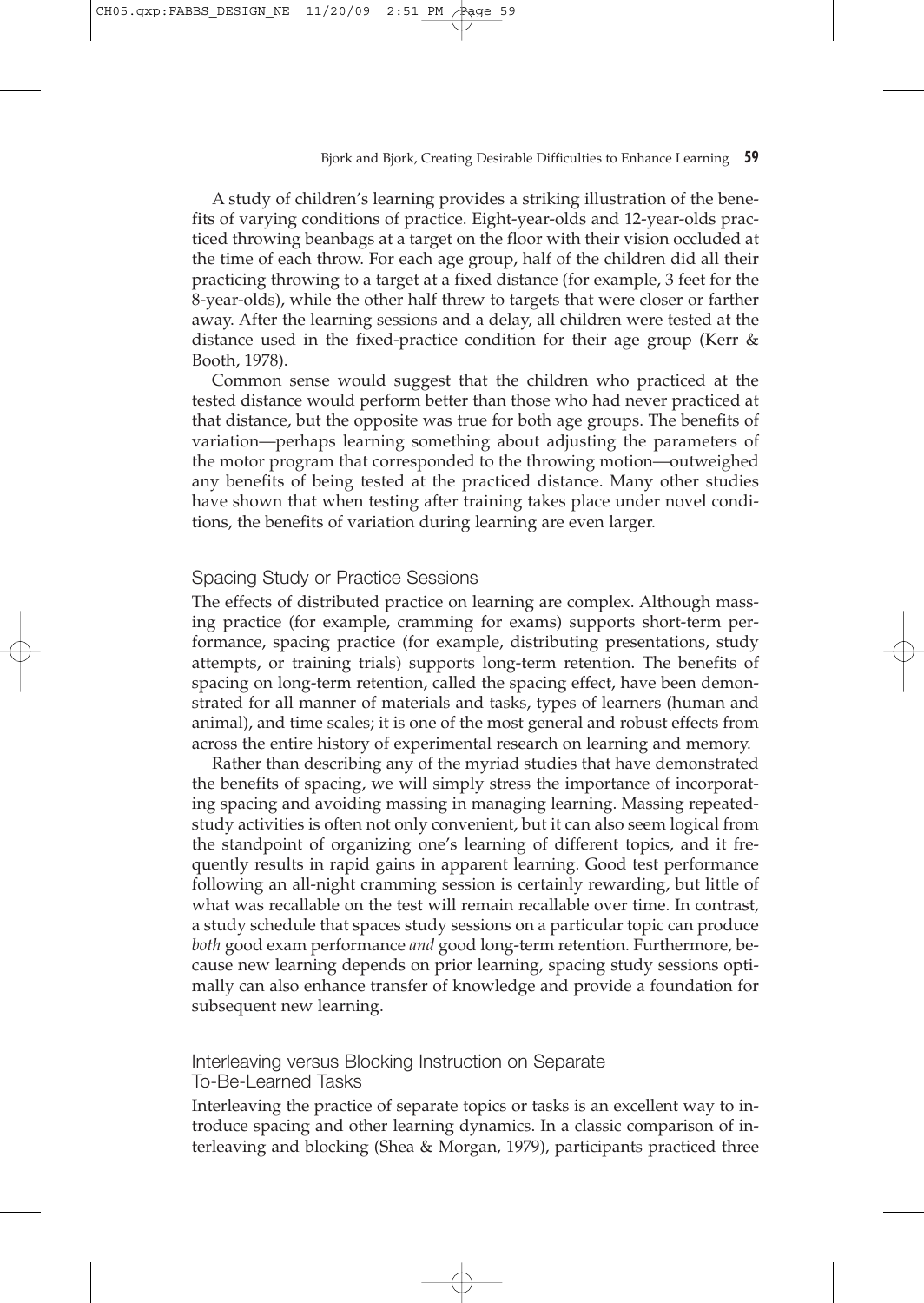different movement patterns, each requiring the participants to knock down three of six hinged barriers rapidly on a pinball-like apparatus in a prescribed order. All participants received 18 trials on each pattern, but in the interleaved condition, practice on a given trial was randomly determined, whereas in the blocked condition, one pattern at a time was practiced.

As you probably suspect, participants given blocked practice improved more rapidly than those given interleaved/random practice. Thus, if the researchers had stopped their study at the end of training, blocking of practice would have seemed the superior learning procedure. But, instead, participants returned 10 days later and were retested under either blocked or interleaved/random conditions. Under interleaved/random testing conditions, participants who had practiced under interleaved conditions performed far better than did the blocked-practice participants, who appeared, when tested under a random schedule, to have learned virtually nothing. Under blocked testing conditions, performance was essentially the same for both groups, but the small difference still favored the interleaved group.

The skills literature includes many replications of the pattern that blocked practice *appears* optimal for learning, but interleaved practice actually results in superior long-term retention and transfer of skills, and research illustrates that learners—as well as instructors—are at risk of being fooled by that pattern. For example, when participants who had learned three different keystroke patterns were asked to predict their performance on a test the next day, those given interleaved practice predicted their performance quite closely, whereas those given blocked practice were markedly overconfident (Simon & Bjork, 2001). In effect, the blocked-practice group misinterpreted their good performance during practice as evidence of long-term learning, rather than a product of the local (that is, blocked) conditions. Said differently, they misinterpreted the retrieval strength of a given keystroke pattern as an index of its storage strength.

Other results illustrate that the benefits of interleaved practice extend beyond the learning of motor skills. For example, when participants were asked to learn formulas for calculating the volumes of different solids, such as a truncated cone, in either a blocked or interleaved manner, interleaved instruction enhanced performance on a delayed test. The size of the long-term advantage of interleaved practice was striking: 63 percent versus 20 percent of new problems worked correctly a week later (Rohrer & Taylor, 2007).

More recently and surprisingly, we have found that interleaving even enhances inductive learning (Kornell & Bjork, 2008). When participants were asked to learn the styles of each of 12 artists based on a sample of 6 paintings by each artist, interleaving a given artist's paintings among the paintings by other artists—versus presenting that artist's paintings one after another (blocking)—enhanced participants' later ability to identify the artist responsible for each of a series of new paintings. This result is surprising because blocking would seem to make it easier to note the commonalities that characterize a particular artist's style. Indeed, as illustrated in Figure 1, the majority of participants—when asked after the test whether interleaving or blocking had helped them learn an artist's style better—definitely had the impression that blocking had been more effective than interleaving, the op-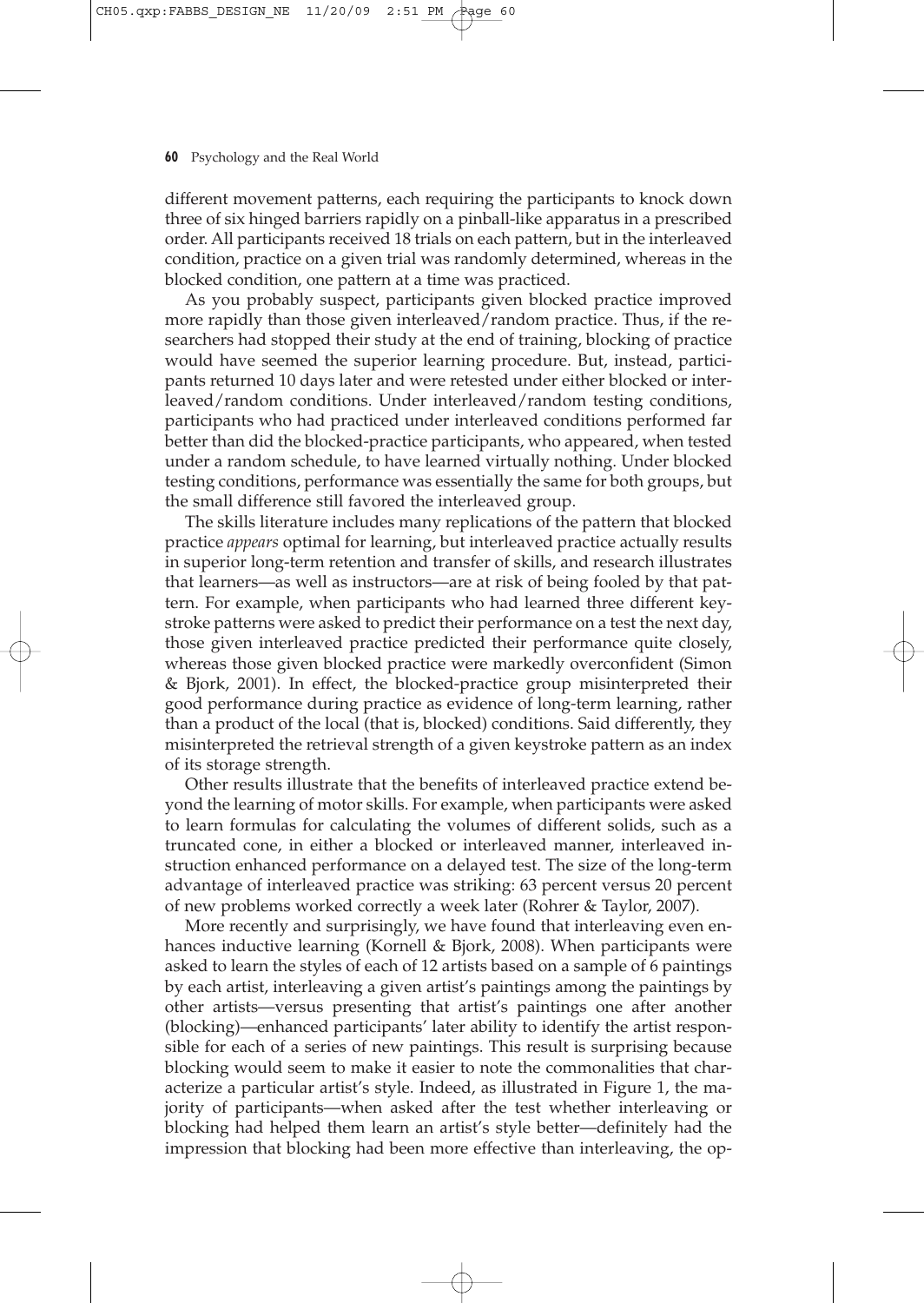

#### Bjork and Bjork, Creating Desirable Difficulties to Enhance Learning **61**

FIGURE 1 The left panel shows the proportion of participants who selected "blocked," "interleaved," or "the same" in response to the question: "Under which condition do you believe you learned better?" The right panel indicates the proportion of participants who actually performed better in the blocked or interleaved conditions or performed the same in the two conditions. (Kornell & Bjork, 2008)

posite of their actual learning. Blocking may indeed have facilitated noticing commonalities, but the final test required distinguishing among the artists, and interleaving may have fostered learning the differences as well as similarities among the styles of different artists.

Why might interleaving enhance long-term retention and transfer? One theory suggests that having to resolve the interference among the different things under study forces learners to notice similarities and differences among them, resulting in the encoding of higher-order representations, which then foster both retention and transfer. Another explanation suggests that interleaving forces learners to reload memories: If required to do A, then B, then C, and then A again, for example, the memory for how to do A must be reloaded a second time, whereas doing A and then A again does not involve the same kind of reloading. Such repeated reloadings are presumed to foster learning and transfer to the reloading that will be required when that knowledge or skill is needed at a later time.

From the standpoint of our theoretical framework (Bjork & Bjork, 1992), learning from reloading is an instance of a broader dynamic in human memory: Namely, that forgetting (losing retrieval strength) creates the opportunity for increasing the storage strength of to-be-learned information or skills. Said differently, when some skill or knowledge is maximally accessible from memory, little or no learning results from additional instruction or practice.

# Generation Effects and Using Tests (Rather Than Presentations) as Learning Events

An effect that rivals the spacing effect for its generality and its significance for instruction and learning is the generation effect, which refers to the longterm benefit of generating an answer, solution, or procedure versus being presented that answer, solution, or procedure. Basically, any time that you, as a learner, look up an answer or have somebody tell or show you something that you could, drawing on current cues and your past knowledge, generate instead, you rob yourself of a powerful learning opportunity. Retrieval, in effect, is a powerful "memory modifier" (Bjork, 1975).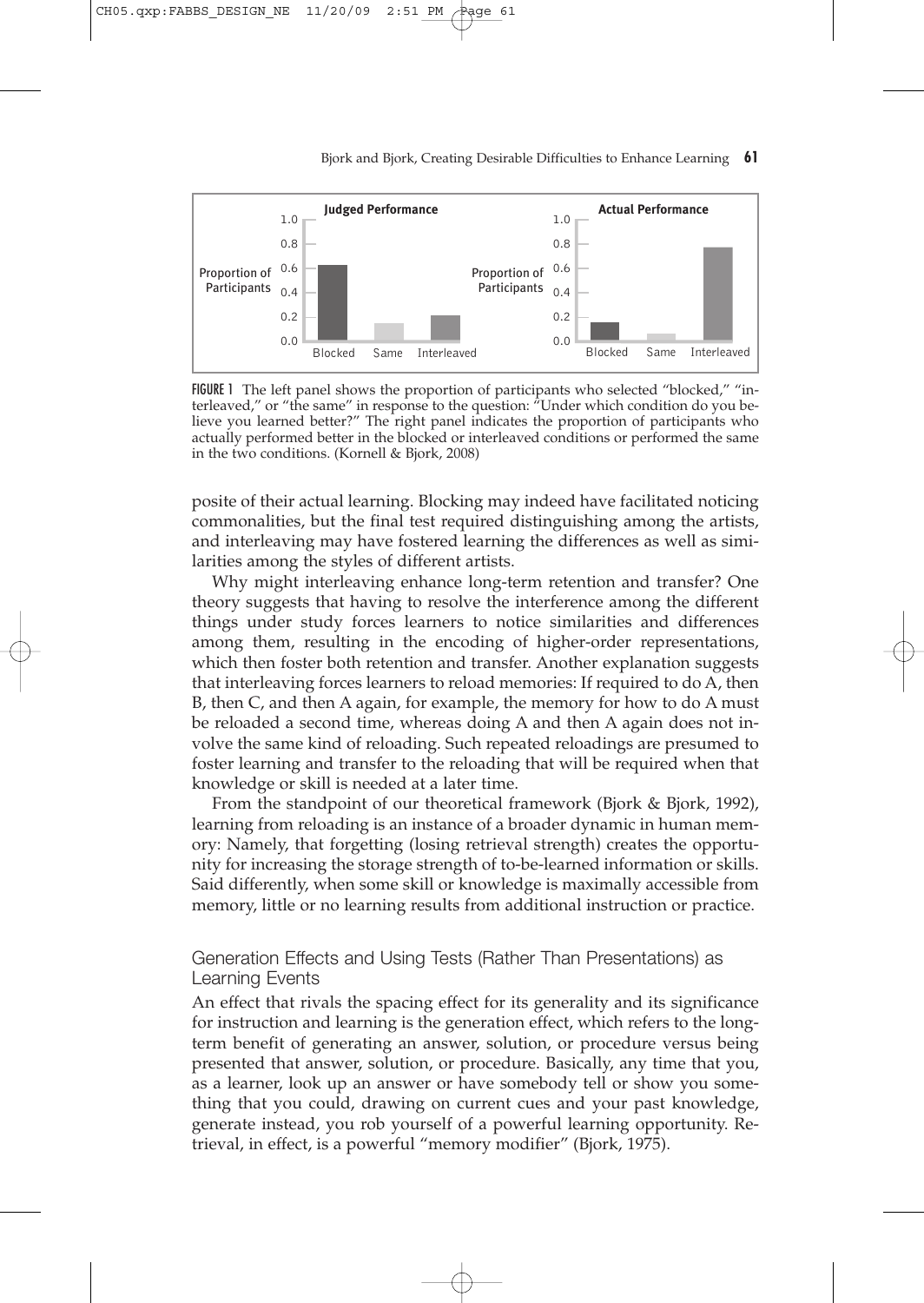Closely related to the generation effect are the benefits that accompany retrieving information studied earlier. Much laboratory research (for example, Landauer & Bjork, 1978; Carrier & Pashler, 1992) has demonstrated the power of tests as learning events, and, in fact, a test or retrieval attempt, even when no corrective feedback is given, can be considerably more effective in the long term than reading material over and over. The reason why rereading is such a typical mode of studying derives, we believe, from a faulty model of how we learn and remember: We tend to think of our memories as working much like an audio/video recorder, so if we read and reread or take verbatim notes, the information will eventually write itself on our memories. Nothing, however, could be further from the way we actually learn and remember.

Unfortunately, the effectiveness of tests as learning events remains largely underappreciated, in part because testing is typically viewed as a vehicle of assessment, not a vehicle of learning. As Henry L. Roediger, Kathleen B. McDermott, and Mark A. McDaniel describe in their essay in this chapter, however, recent research using more educationally realistic materials and retention intervals has clearly demonstrated the pedagogical benefits of tests (for example, Roediger & Karpicke, 2006). Similar to the pattern with variation, spacing, and interleaving, repeated study opportunities appear, in the short term, to be more effective than repeated testing, but testing produces better recall in the long term.

Two other pedagogical benefits of tests must be mentioned: First, tests have metacognitive benefits in terms of indentifying whether information has or has not been understood and/or learned. A student's ability, for example, when going back over a chapter in a textbook, to judge whether information will be recallable on an upcoming examination is severely limited, whereas attempting to answer a fellow student's questions on the chapter can identify what has and has not been learned.

The second, related benefit is that tests can potentiate the effectiveness of subsequent study opportunities even under conditions that insure learners will be incorrect on the test (Kornell, Hays, & Bjork, 2009). Again, the basic message is that we need to spend less time restudying and more time testing ourselves.

# Concluding Comments

For those of you who are students, we hope we have convinced you to take a more active role in your learning by introducing desirable difficulties into your own study activities. Above all, try to rid yourself of the idea that memory works like a tape or video recorder and that re-exposing yourself to the same material over and over again will somehow write it onto your memory. Rather, assume that learning requires an active process of interpretation that is, mapping new things we are trying to learn onto what we already know. (There's a lesson here for those of you who are teachers—or parents as well: Consider how you might introduce desirable difficulties into the teaching of your students or children.)

Be aware, too, when rereading a chapter or your notes, that prior exposures create a sense of familiarity that can easily be confused with under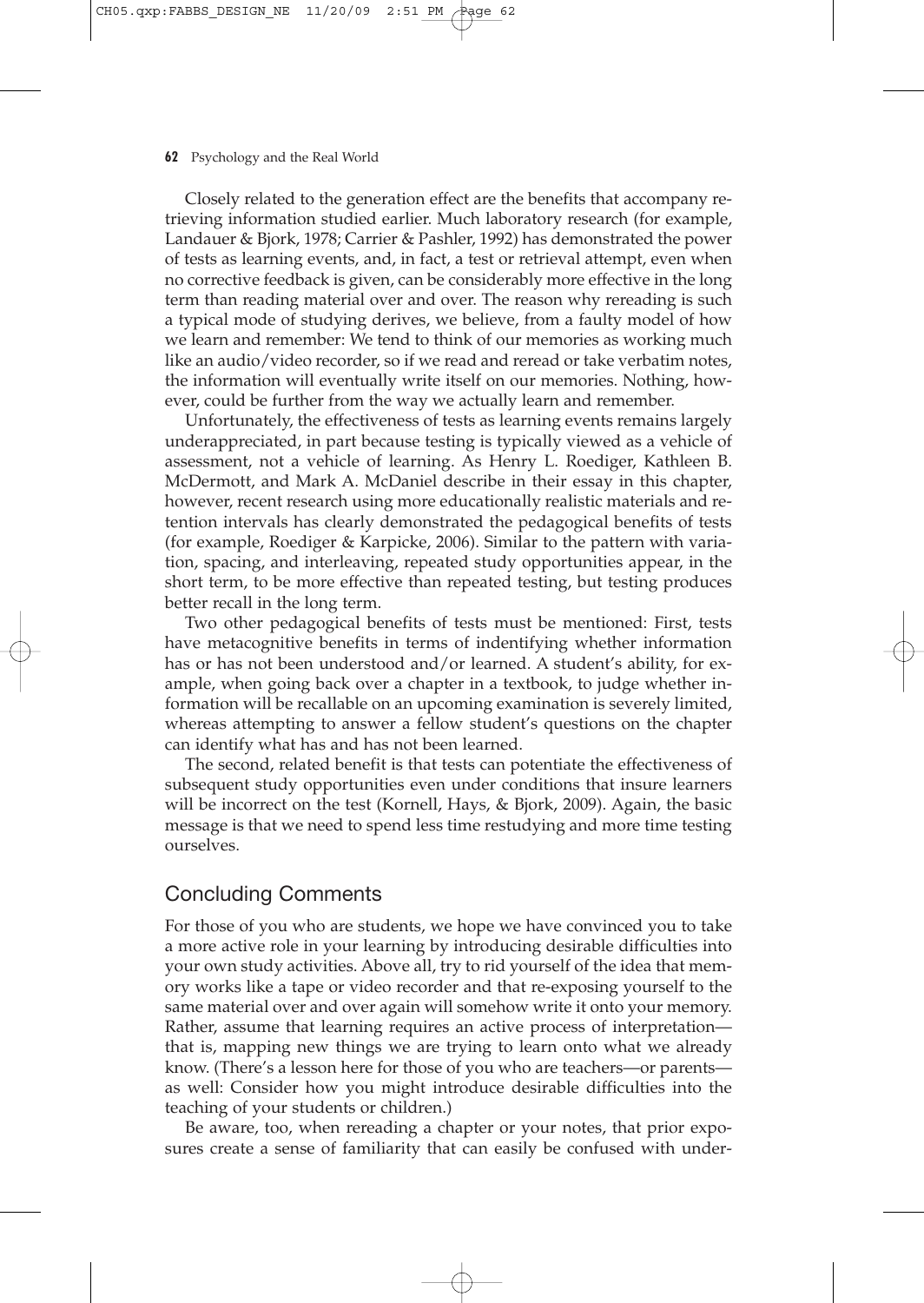Bjork and Bjork, Creating Desirable Difficulties to Enhance Learning **63**

standing. And perhaps most importantly, keep in mind that retrieval—much more than restudying—acts to modify your memory by making the information you practice retrieving more likely to be recallable again in the future and in different contexts. In short, try to spend less time on the input side and more time on the output side, such as summarizing what you have read from memory or getting together with friends and asking each other questions. Any activities that involve testing yourself—that is, activities that require you to retrieve or generate information, rather than just representing information to yourself—will make your learning both more durable and flexible.

Finally, we cannot overstate the importance of learning how to manage your own learning activities. In a world that is ever more complex and rapidly changing, and in which learning on one's own is becoming ever more important, learning how to learn is the ultimate survival tool.

# Suggested Further Reading

Bjork, R. A., & Bjork, E. L. (2006). Optimizing treatment and instruction: Implications of a new theory of disuse. In L-G. Nilsson and N. Ohta (Eds.), *Memory and society: Psychological perspectives* (pp. 109–133). Hove, East Sussex, England, and New York: Psychology Press.

Bjork, R. A. (1999). Assessing our own competence: Heuristics and illusions. In D. Gopher and A. Koriat (Eds*.*), *Attention and performance XVII: Cognitive regulation of performance: Interaction of theory and application (pp. 435–459). Cambridge, MA: MIT Press.* 

# References

Bjork, R. A. (1975). Retrieval as a memory modifier. In R. Solso (Ed.), *Information processing and cognition: The Loyola Symposium,* pp. 123–144. Hillsdale, NJ: Erlbaum.

Bjork, R. A. (1994). Memory and metamemory considerations in the training of human beings. In J. Metcalfe and A. Shimamura (Eds.), *Metacognition: Knowing about knowing* (pp. 185–205). Cambridge, MA: MIT Press.

Bjork, R. A., & Bjork, E. L. (1992). A new theory of disuse and an old theory of stimulus fluctuation. In A. Healy, S. Kosslyn, & R. Shiffrin (Eds.), *From learning processes to cognitive processes: Essays in honor of William K. Estes* (Vol. 2, pp. 35–67). Hillsdale, NJ: Erlbaum.

Carrier, M., & Pashler, H. (1992). The influence of retrieval on retention. *Memory & Cognition, 20,* 633–642.

Kerr, R., & Booth, B. (1978). Specific and varied practice of a motor skill. *Perceptual and Motor Skills, 46,* 395–401.

Kornell, N., & Bjork, R. A. (2008). Learning concepts and categories: Is spacing the "enemy of induction"? *Psychological Science, 19,* 585–592.

Kornell, N., Hays, M. J., & Bjork, R. A. (2009). Unsuccessful retrieval attempts enhance subsequent learning. *Journal of Experimental Psychology: Learning, Memory, and Cognition, 35*, 989–998*.*

Landauer, T. K., & Bjork, R. A. (1978). Optimum rehearsal patterns and name learning. In M. M. Gruneberg, P. E. Morris, & R. N. Sykes (Eds.), *Practical aspects of memory* (pp. 625–632). London: Academic Press.

Roediger, H.L., & Karpicke, J.D. (2006). Test-enhanced learning: Taking memory tests improves long-term retention. *Psychological Science, 17,* 249–255.

Rohrer, D., & Taylor, K. (2007). The shuffling of mathematics practice problems improves learning. *Instructional Science, 35,* 481–498.